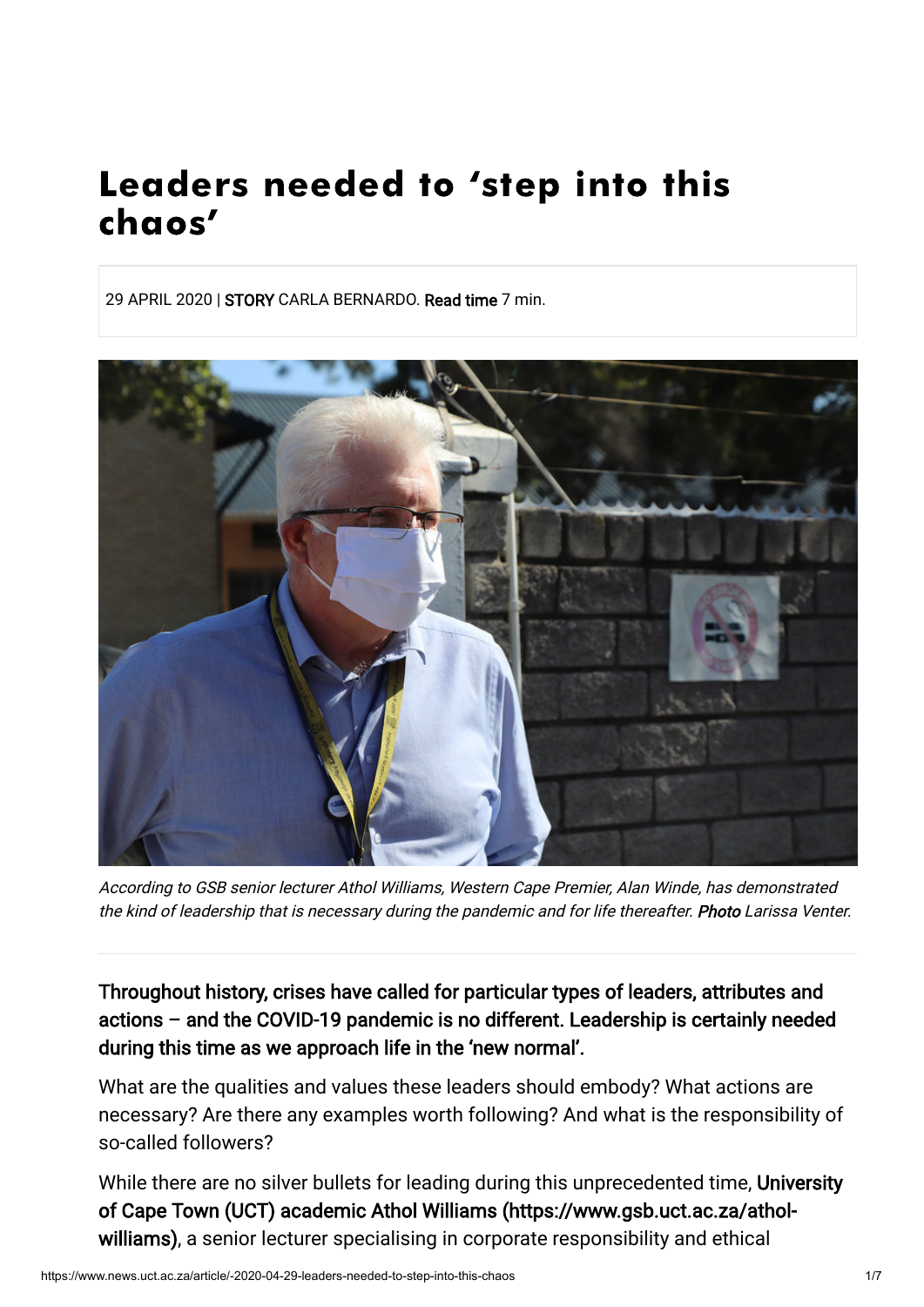leadership at the Graduate School of Business (GSB), shares his thoughts on what kind of leadership is necessary during the pandemic and for life post-COVID-19.

# "The virus has shaken us as a society and shaken us as individuals."

 $-66-$ 

A consequence of the pandemic, he explained, is that many professionals are questioning fundamental aspects of their lives: career versus family, wealth versus leisure, power versus peace of mind, and so on. On the other hand, the vulnerable sectors of our society are questioning whether the government really serves them, whether maintaining order is in their best interest and whether peace comes at the expense of their livelihoods.

"A lot is being questioned because the lockdown and virus exposed the fragility of our livelihoods and the fractured nature of our society," said Williams. "We're now more confused than ever and, in some quarters, [angrier]."

## Step into this chaos

"With all this chaos swirling around, we need leaders who can step into this chaos – not avoid it – and offer clarity," said the GSB senior lecturer.

Business leaders will need to rethink many of their leadership styles. They'll need to meet people where they are and find new ways of inspiring and motivating them. And political leaders, said Williams, will need to sell a vision of a future which currently does not exist.

"We need leaders who can step into this chaos – not avoid it."

- 66 —

"Those aching will need to be convinced that something better lies ahead, otherwise they will descend into hopelessness, which will be destructive to our society," he said.

This new post-COVID-19 society will need new leaders. According to Williams, these leaders will need to be courageous, clear-minded and visionary, but, importantly, must be able to listen to and hear people. They must be able to draw from their followers' passions through empathy and compassion and craft new paths.

"Leaders are going to need to develop abilities to connect with people like they've never needed [to] before," said Williams.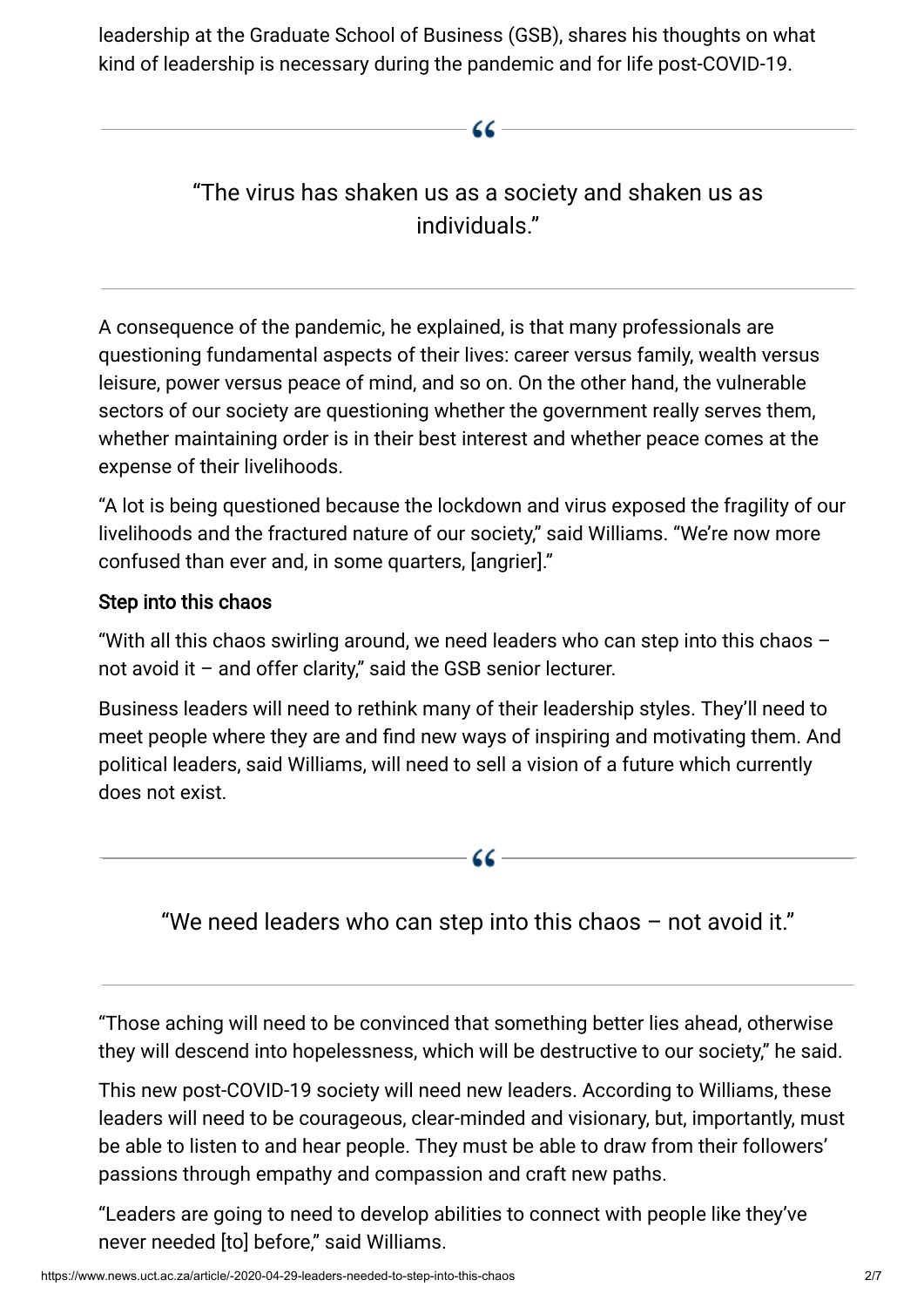### Compensation rethink

Some of the commendable leadership moments during the pandemic have been the pay cuts that many leaders have taken in support of lower-income staff members.

But what this has done, said Williams, is once again highlight the massive income differentials in South Africa. He said that even if we are to believe executives who claim that their pay is justified, there is no meaningful justification for the amount paid at the lowest end of the workforce.

Therefore, Williams is also calling for ethical leaders who will "stand at the forefront of a move to rethink how we are paid", and this must include what essential workers are paid. He added that at the core of this compensation rethink, there needs to be an ethical rethink in which leaders ask, 'Can I really accept what I'm being paid when my fellow human is being paid what she is being paid? What is fair? What is ethical?' "

"Our future compensation philosophy should be developed around focus on solidarity rather than personal enrichment."

- 66 -

For life post-COVID-19, Williams advised that leaders use the same logic as they did during the lockdown when taking pay cuts.

"Our future compensation philosophy should be developed around focus on solidarity rather than personal enrichment," he said. "We need to carry through the 'in this together' ethos and lead our organisations in ways that bring everyone along."

#### Servant leaders

What will happen if the leaders that this historic moment calls for do not emerge or evolve? What are the costs and consequences?

According to Williams, because South Africa has always been a fragmented society, part of the job of a good public leader is to build bridges across these fragments and, ultimately, to help the nation heal these fragmentations. He fears that in the absence of leaders who are in touch with the current fears and aspirations of their followers, society will suffer even greater fragmentation.

"This will not only lead to greater suffering but civil unrest as well. In such circumstances, we all lose," he said.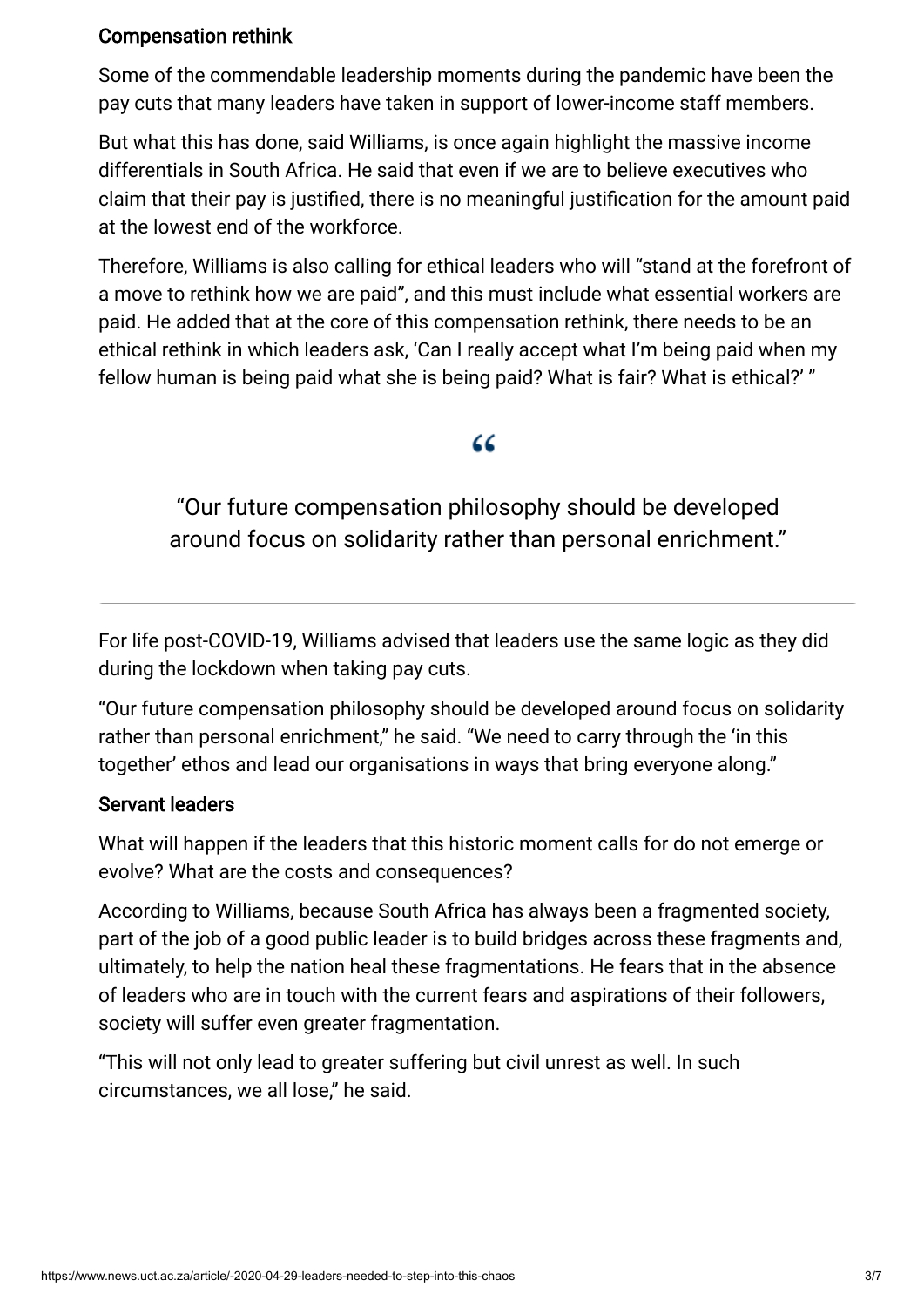# "They're servant leaders and … endeavouring to pull citizens closer together."

Fortunately, Williams has already witnessed leaders coming to the fore who embody attributes he mentioned as necessary for navigating the pandemic and life thereafter.

As he is not close enough to observe business or public leaders outside the Western Cape where he resides, he mentioned two admirable leaders based in the province: Premier Alan Winde and the leader of the opposition (African National Congress), Cameron Dugmore.



Cameron Dugmore is another example of admirable leadership during the pandemic. He is pictured (third from right) alongside leaders of the Bangladeshi business community who donated over 700 food parcels in Athlone. Photo Cameron Dugmore/Facebook [\(https://www.facebook.com/cameron.dugmore/\).](https://www.facebook.com/cameron.dugmore/)

According to Williams, both Winde and Dugmore have been hands-on in engaging with their stakeholders during the lockdown, which ranges from the homeless to struggling families, as well as business leaders and other decision makers.

"I observe them both listening to people but also expressing their firm views," said Williams. "They're servant leaders, and I believe, despite their political differences, endeavouring to pull citizens closer together by seeking to create conditions where we all can prosper."